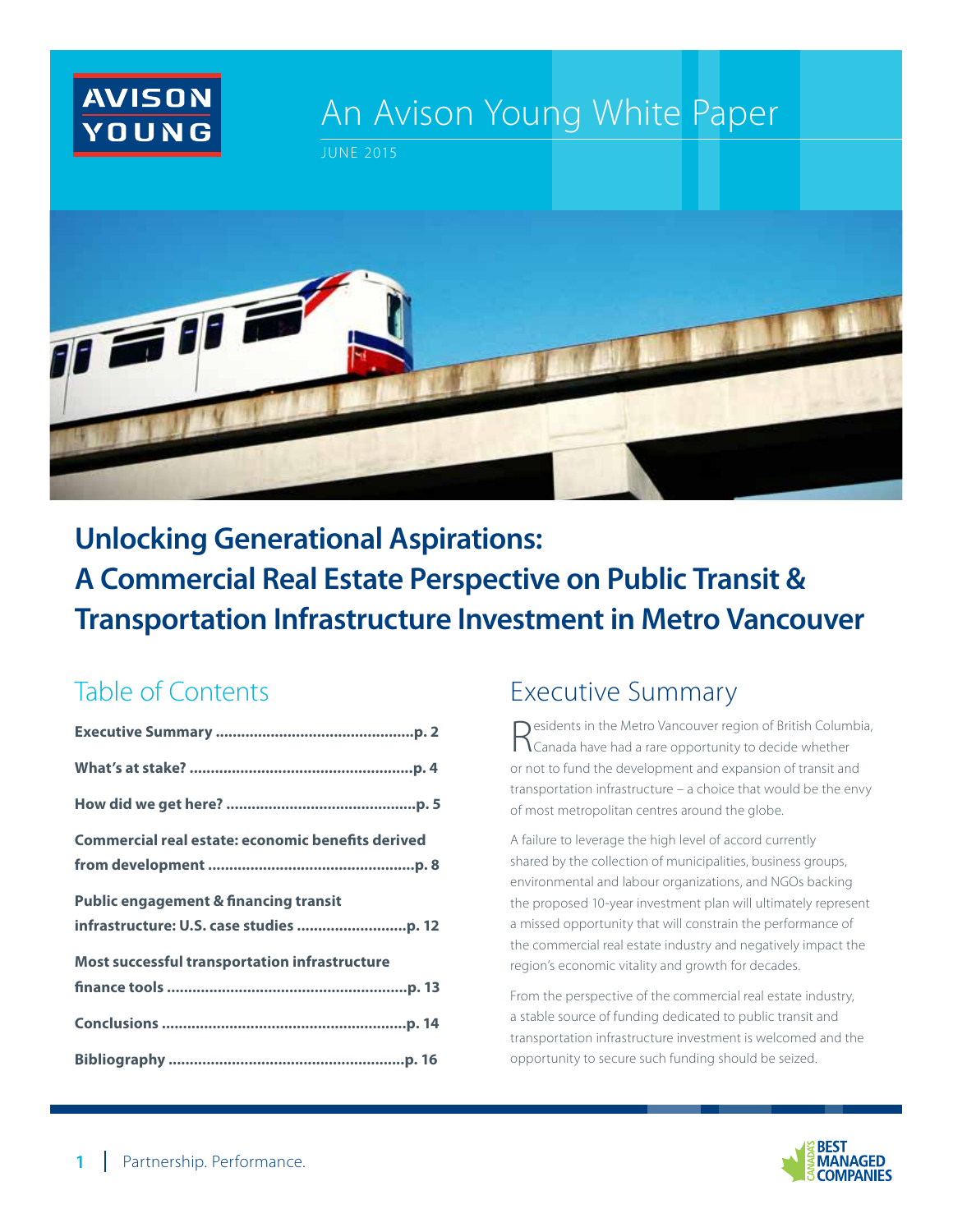



We believe that the benefits of such an investment – which is also being promoted in the U.S. and the European Union as a key driver of economic activity and development – are necessary and key to the ongoing economic health of Metro Vancouver. We also believe the demonstrated environmental and health benefits associated with more efficient and extensive public transit and transit-oriented development will build healthier communities and present new opportunities in all property types for not only the commercial real estate industry, but also for an extensive range of related industries and services.

The lesson for Metro Vancouver residents from an international perspective is that such opportunities to fund public transit infrastructure are rare and having a broad coalition supporting such an endeavour is an even more exceptional accomplishment. Metro Vancouver residents should not dismiss this funding plan lightly or allow non-related factors to impact their decision as to whether or not to support the measure.

Area residents were asked in March 2015 to participate in a mail-in non-binding plebiscite that asked if they supported a 0.5% increase to the Provincial Sales Tax (PST) collected within the region to pay a one-third share of a 10-year, \$7.5-billion transportation infrastructure investment plan agreed upon by the mayors of the various

municipalities that make up Metro Vancouver. This new regional revenue source – dubbed the **Metro Vancouver Congestion Improvement Tax** – would generate \$250 million annually and was based on meeting the needs of the historical funding model for transportation infrastructure investment in BC: one-third of the costs covered each by the region, the province and the federal government. A majority of 50% plus one will be considered decisive.

But why is this transit and transportation investment even necessary? One word: congestion. And by all accounts, it is getting worse and strangulating the region with gridlock.

Congestion – characterized as sand in the gears of a city – already costs Metro Vancouver residents \$487 million annually and that does not include almost \$600 million in lost business revenue and a \$340 million reduction in regional GDP.<sup>1</sup> An additional 1.4 million residents are expected by 2041 which, by 2011 estimates, could result in 700,000 more vehicles on the road.<sup>2</sup> By 2045, road congestion costs are predicted to rise to more than \$1 billion per year given the projected population growth if governments do nothing. Business revenue will suffer to the tune of more than \$1.7 billion with regional GDP taking a \$1 billion hit as well.<sup>3</sup> The proposed plan being voted on by Metro Vancouver residents is estimated to reduce that total by one-third.4 **Transport Canada** had previously estimated in 2006

- 1. HDR Inc., *Current and Projected Costs of Congestion in Metro Vancouver, Final Report*, February 2015, p. 8.
- 2. J. Arnold, *Congested and Nowhere to Go: Congestion, Road Infrastructure, and Road Pricing in Metro Vancouver*, BC Business Council, October 2013, p. i*.*
- 3. HDR Inc., *Current and Projected Costs of Congestion in Metro Vancouver, Final Report*, February 2015, p. 8-9.
- 4. C.D. Howe Institute, *Tackling Traffic: The Economic Cost of Congestion in Metro Vancouver*, March 2015, p. 3.

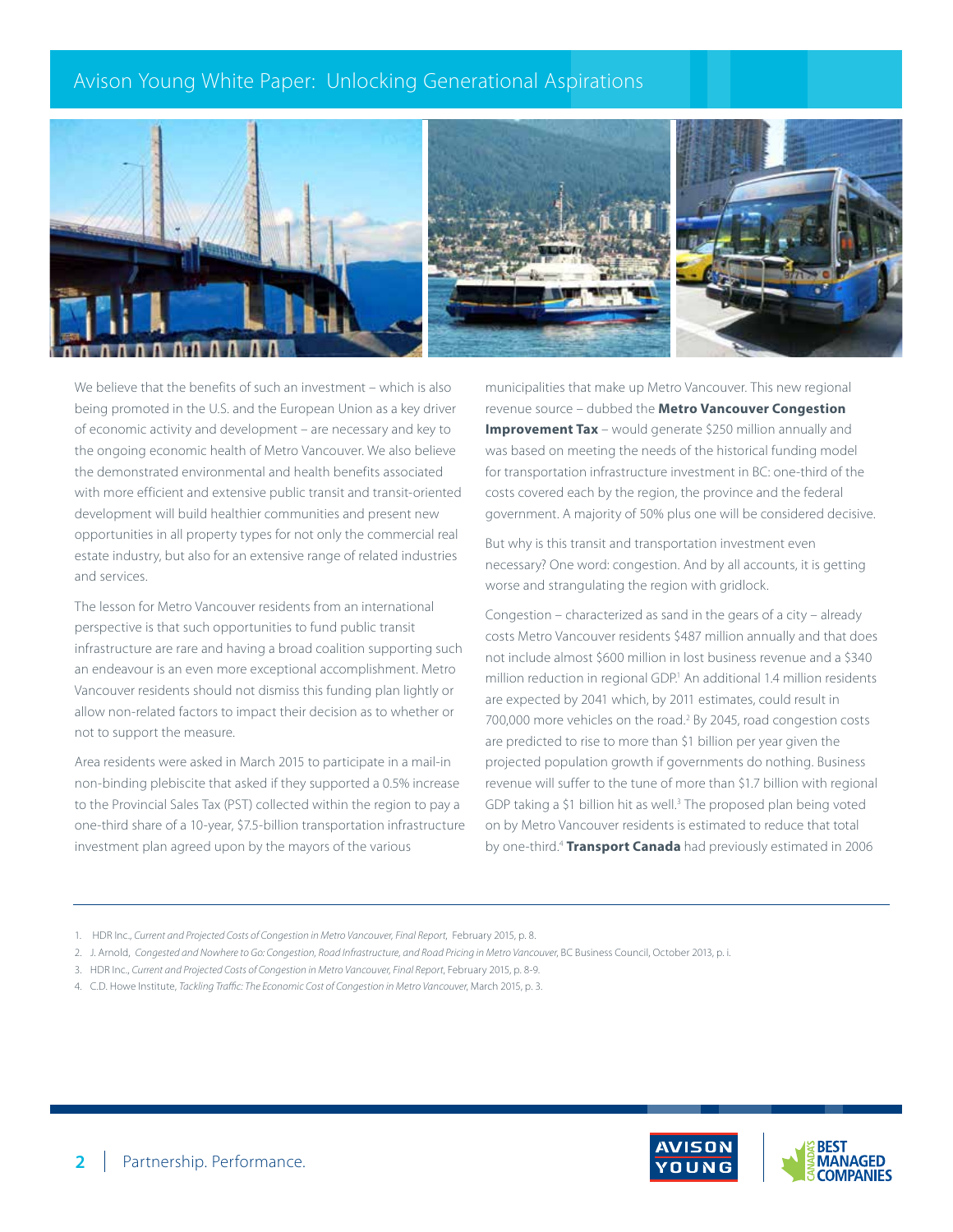that the economic cost of Metro Vancouver congestion was \$927 million annually.<sup>5</sup> While this figure is now considered an overestimate, the point is well taken that Metro Vancouver must do something to alleviate its congestion or face dire economic and environmental consequences.

Metro Vancouver is routinely named as one of Canada's most congested cities and has even challenged notoriously congested U.S. cities<sup>6</sup> such as Los Angeles for the title of worst traffic congestion in North America.7 And according to **C.D. Howe Institute's** March 2015 report, *Tackling Traffic: The Economic Cost of Congestion in Metro Vancouve*r, the financial costs may in fact be much higher than the estimates provided due to hidden costs not accounted for in the analysis of visible traffic congestion.

Investment in transit and transportation infrastructure has been demonstrated to produce significant benefits in Canada beyond reducing congestion and air pollution, including boosting economic activity and spending, increased labour mobility, increased personal mobility, and public health and safety benefits. Transit investment also has an impact on property by generating "enhanced land accessibility that increases residential and commercial values."8

In order to maximize the investment in transit and transportation infrastructure, Metro Vancouver municipalities have been increasingly encouraging transit-oriented development (TOD) for almost a decade. Former Vancouver mayor **Sam Sullivan** announced his "EcoDensity" initiative in 2006, which called for greater density located around transit nodes among other proposals.9 **Metro Vancouver's**  *Regional Growth Strategy* (RGS) was approved in 2011, which called for the development of 'complete communities' designed to support walking, cycling and public transit, and healthy lifestyles.<sup>10</sup> The development industry has also recognized the importance of projects being linked to rapid transit and has contributed millions of dollars in recent years to upgrade old rapid transit stations and build new



ones.11 An improved public transit system for Metro Vancouver has been a key municipal policy objective during the past decade and may have inadvertantly planted the seeds for the mandated plebiscite put forward by the provinicial government as a means to establish a new source of transit funding moving forward.

This publication will explore the impacts that investment in transit infrastructure may have on the development of Metro Vancouver as well as examine how other jurisdictions approached similar plebiscites and how commercial real estate development was impacted in communities in Canada, the U.S. and Europe.

- 6. Canadian Press, "Vancouver has worst traffic congestion in country: report," *The Globe and Mail*, March 31, 2015.
- 7. T. Crawford, "Vancouver edges out Los Angeles for worst traffic congestion in North America: index," *The Vancouver Sun*, November 7, 2013.
- 8. Canadian Urban Transit Association, *Transit Means Business: The Economic Case for Public Transit in Canada, Issue Paper #5*, 2003, p. 1.
- 9. Vancouver Sun staff, "'Ecodensity' Mayor Sam's Newest Plan," *The Vancouver Sun*, June 17, 2006.
- 10. Metro Vancouver, "New regional land use plan for Metro Vancouver approved," press release, July 29, 2011.
- 11. J. St. Denis, "Transit top of mind for Vancouver businesses as election approaches," *Business in Vancouver,* October 31, 2014.



*<sup>5.</sup>* Ibid, p. 3.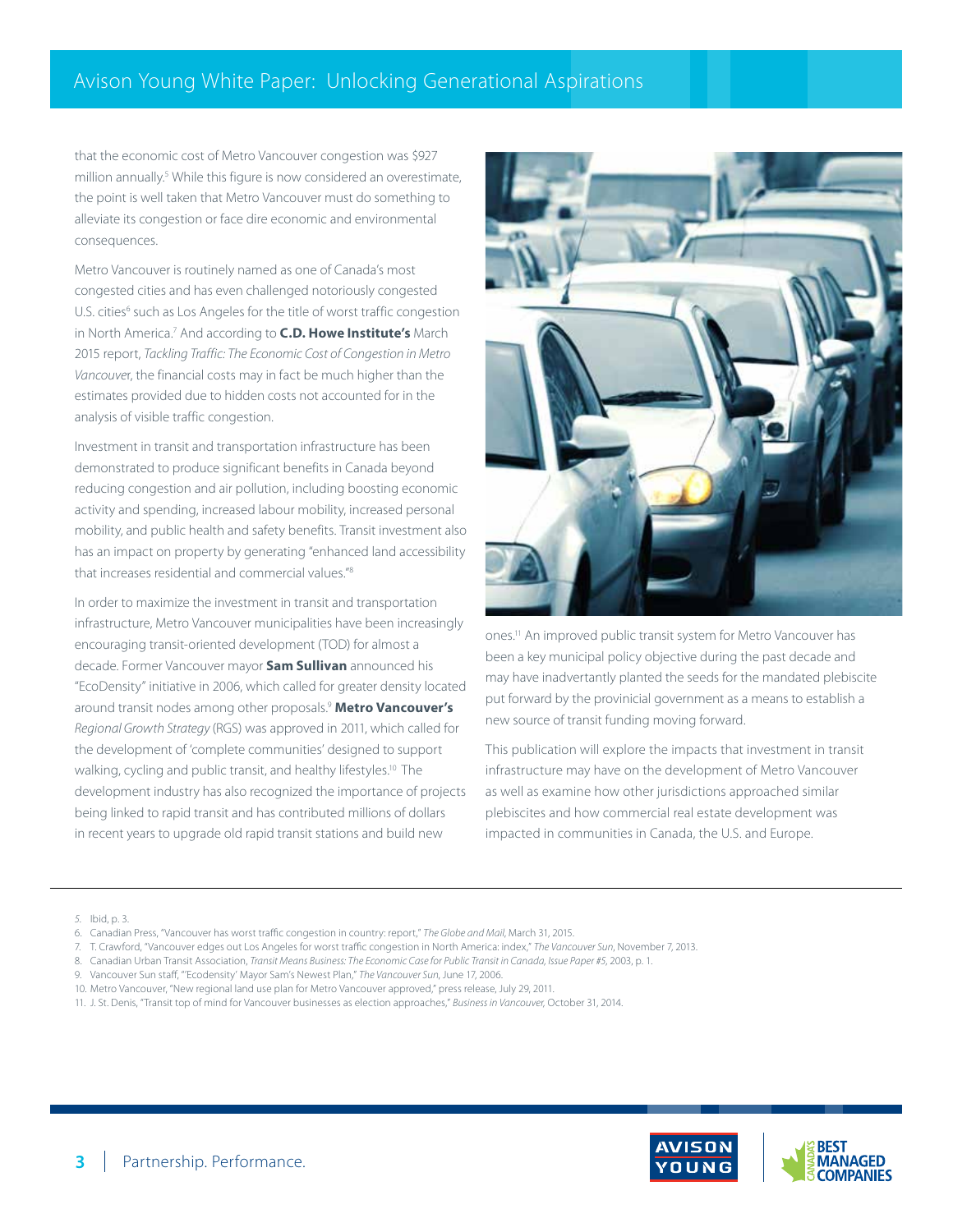

*Reprinted with permission from the Mayors' Council On Regional Transportation*

## What's at stake? A list of proposed improvements

#### **TRANSPORTATION PRIORITIES**

A list of transportation investments, upgrades and services that are required to keep Metro Vancouver moving:

#### **ROADS**

- A new 4-lane Pattullo Bridge to replace this aging but vital connection
- Maintaining and upgrading the 2,300 lane kilometres of Major Road Network (MRN) to keep people and goods moving, enhance safety and connect our communities
- Planned Provincial Massey Bridge

#### **EXISTING RAIL TRANSIT**

• Expand capacity of existing rail lines: more train cars and expanded stations and systems to meet the growing needs on the Expo, Millennium and Canada Lines, and the West Coast Express

#### **NEW RAPID TRANSIT**

- Light rail transit (LRT) in Surrey and the Langleys to meet the needs of these rapidly growing communities. LRT service connecting Guildford, Surrey City Centre and Newton. And LRT service connecting Surrey City Centre and Langley Centre along Fraser Highway
- A Millennium Line extension from VCC-Clark to Arbutus Street, tunnelled along the Broadway corridor to serve current and future demand along the region's busiest bus corridor

#### **BUS & SEABUS SERVICE**

- 25% increase in bus service across the region: This increase adds 400 more buses to the existing fleet of 1,830
- 200 more kilometres of B-Line or better routes: 11 new fast, frequent, reliable limited-stop services across the region
- More frequent all-day service: significant expansion of the network of high frequency services, with service every 15 minutes or better, all day, 7 days a week
- More frequent peak-hour service: so that commuters spend less time waiting in the morning and afternoon rushes
- 50% more SeaBus service: every 15 minutes all day and every day, increasing to 10 minutes during the morning and afternoon rushes
- Service to new and growing lower-density neighbourhoods across the region 80% more NightBus: Increased service for those who need to get around late at night
- 30% more HandyDART service: Improved service for those who cannot use transit without assistance and to meet the growing needs of our aging population

13 new or expanded transit exchanges across the region to serve growing demand, support new transit service and make the system easier to use

#### **CYCLING AND WALKING**

- 2,700 kilometres of bikeways, including 300 km of fully traffic-separated routes: Making cycling a safer choice for both cyclists and motorists
- Better connections to transit through improved walking and waiting facilities at or near transit stops and stations

#### **SYSTEM MANAGEMENT**

- Expanded customer service programs (e.g. information, incentives, and integrated payment systems) to make the system easier to use and more efficient
- Investment in transit priority to move more people, faster





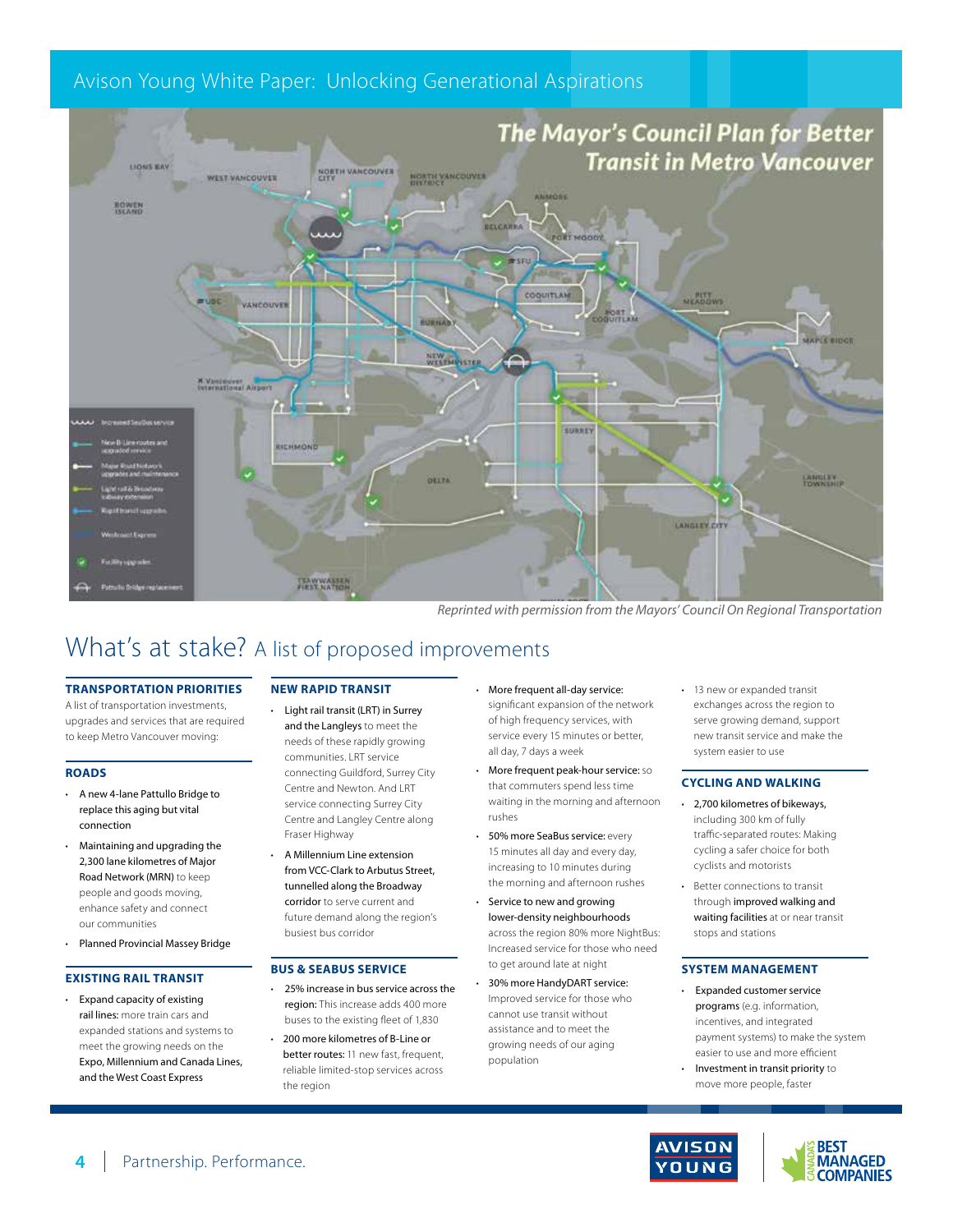## How did we get here?

Since the inception of Metro Vancouver's regional transportation<br>Sauthority, TransLink, in 1999, the debate around how to fund  $\bigcap$  ince the inception of Metro Vancouver's regional transportation public transit expansion has raged and resulted in the implementation of numerous fare increases, proposed taxes, levies and road pricing schemes – and even the restructuring of the transportation authority's board by the governing BC Liberals to make the organization more amenable to direction from the provincial government. *(This synopsis was partly developed from an online feature produced by Black Press.)*<sup>12</sup>

Here is how residents of Metro Vancouver arrived at this juncture:

An initial plan to introduce an annual \$75 vehicle levy (and a fare increase) in 2000 to support ongoing expansion of the SkyTrain rapid transit network was approved by TransLink and the **Greater Vancouver Regional District** (now known as **Metro Vancouver**). However, the BC NDP government in power at the time declined to collect the levy ahead of a provincial election in 2001 when the BC Liberals vowed to campaign against the 'car tax'. Additional transit expansion was subsequently shelved in early 2001 due to a lack of funds. Later that year, an additional two cents per litre was added by the province to the existing fuel tax in Metro Vancouver to help complete the SkyTrain expansion already underway. TransLink also hiked fares and property taxes to contribute its matching share. A fare increase went into effect in December 2001.

A new rapid transit line – the Millennium Line – opened in August 2002. At the behest of the previous BC NDP government, the new SkyTrain route ran though eastern Burnaby and New Westminster. Previous pledges to expand rapid transit service to the northeast sector of Metro Vancouver via light rail were ignored.

Vancouver was awarded the 2010 Winter Olympic Games in 2003. Plans to build a new rapid transit line from Downtown to the Vancouver International Airport via Richmond – initially known as the RAV Line and subsequently renamed the Canada Line – were advanced despite the previously stated regional priority of linking Coquitlam in the northeast with a rapid transit line. TransLink approved a \$4-billion, three-year plan and 10-year outlook in December 2003 but identified gaps in future expansion funding.

The board of TransLink subsequently voted against building the Canada Line in May 2004 citing high costs, past pledges to connect



the northeast with rapid transit, and the provincial government's stated preference for the project to be constructed as a publicprivate partnership. Under intense pressure from the province, TransLink subsequently voted in December 2004 to proceed with the Canada Line after rejecting it twice. TransLink's operating costs rose significantly and the northeast was bypassed again.

Concerns about TransLink's finances were revived in 2005 as was the suggestion of a vehicle levy. The provincial government struck down the idea. As a result of the delay in approving the Canada Line, the province subsequently announced in January 2006 that a panel would review and propose reforms to TransLink's governance structure. TransLink proposed a parking stall tax in March 2006, which found little traction and was ultimately dismissed by the province.

The provincial government announced in March 2007 that it would

12. J. Nagel, "Province okays transit tax referendum questions, with some tweaks," *Surrey North Delta Leader,* December 18, 2014. The summary was partly derived from a stand-alone online timeline feature that accompanied the referenced article.

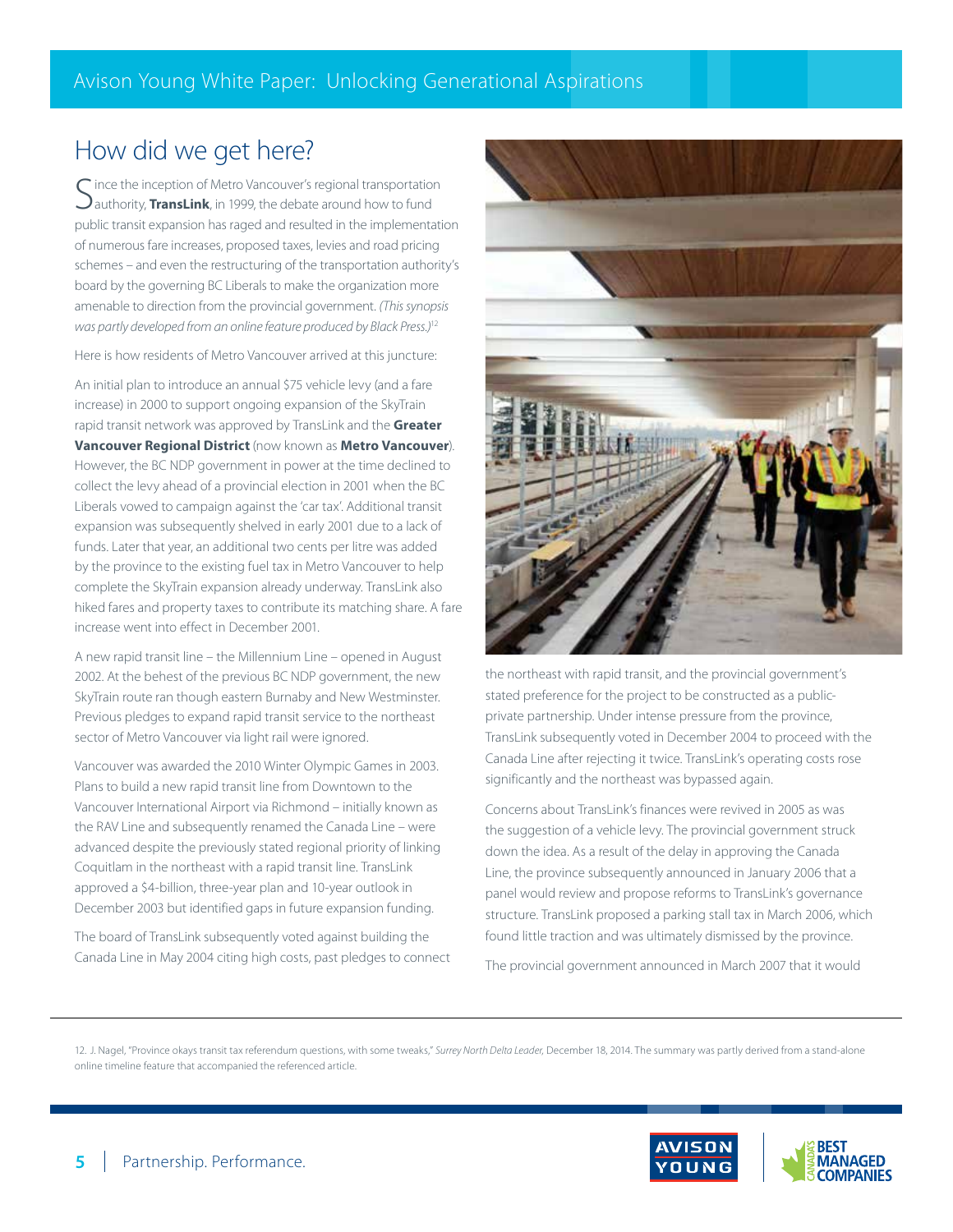

restructure TransLink's board. An appointed professional board would replace the elected mayors and councillors from around the region who previously formed the board. With the defeat of the parking stall tax, the province subsequently approved a 'replacement tax' anyway. New legislation was introduced in December 2007 to enable the changes to TransLink's governance structure. A three cent per litre increase in fuel taxes was also permitted with the condition it be matched by hikes in fares and property taxes. A vehicle levy remained an option, but required provincial consent to be collected. A new unelected TransLink board was appointed in January 2008. The **Mayors' Council on Regional Transportation** (Mayors' Council) was formed, but could only approve or veto significant tax hikes proposed by the new board. The province unveiled a new \$14-billion transit and transportation infrastructure investment plan in January 2008.

TransLink's 30-year plan unveiled in June 2008 suggested tolls and other driving charges such as road pricing as the transit authority projected its surpluses would be drained by 2012 and would thereafter run a \$150-million annual deficit just to operate the existing system. TransLink acknowledged in July 2008 that the aging Pattullo Bridge needed to be replaced. TransLink warned in August 2008 that more funding was needed to avoid service cuts and that population growth was placing additional strain on the transit system. TransLink officials provided the mayors with a list of possible funding sources in December 2008, including road user fees, a vehicle levy and a local sales tax increase.

The federal government committed to funding its portion of the long-delayed Evergreen Line to the northeast sector in February 2009, but TransLink warned it may not be able to fund its share without new or expanded funding sources. In March 2009, TransLink subsequently proposed fare increases, property taxes, fuel taxes, a parking sales

tax, a tax on shipping containers, a portion of the provincial Property Transfer Tax and a vehicle levy as potential sources of funding. The province turned down all the options. The Mayors' Council suggested in April 2009 that TransLink receive a portion of the provincial carbon tax, but that idea was also rebuffed by the province. In response, the province announced a review of TransLink in July 2009 aimed at identifying efficiencies and cutting costs.

TransLink presented two funding options to the Mayors' Council in July 2009, one of which included a vehicle levy and road pricing subject to provincial approval. The province was publicly displeased with the options put forward by TransLink and shortly afterwards stated it would not reconsider its position on road pricing or tolls.

The new Canada Line – the rapid transit line linking downtown to the airport – opened in August 2009. The Mayors' Council agreed to a three cent hike in the fuel tax and a fare increase in October 2009 to avert service cuts. TransLink also started considering new rapid transit options in Vancouver and Surrey despite the lack of any funding for the expansion. The province announced the results of its review in November 2009 and urged more direct oversight of TransLink by the mayors plus the appointment of provincial representatives to the board. The province also found the number of TransLink executives "excessive". TransLink subsequently fired three executives in December 2009 and took other cost-cutting measures.

The Mayors' Council approved a tax hike on pay parking lots in January 2010 to raise additional funds. Metro Vancouver's transit system was celebrated during and after the Winter Olympic Games in February 2010 as it efficiently transported significant numbers of passengers with few problems. The provincial government committed to the Mayors' Council in September 2010 to negotiate and secure new TransLink

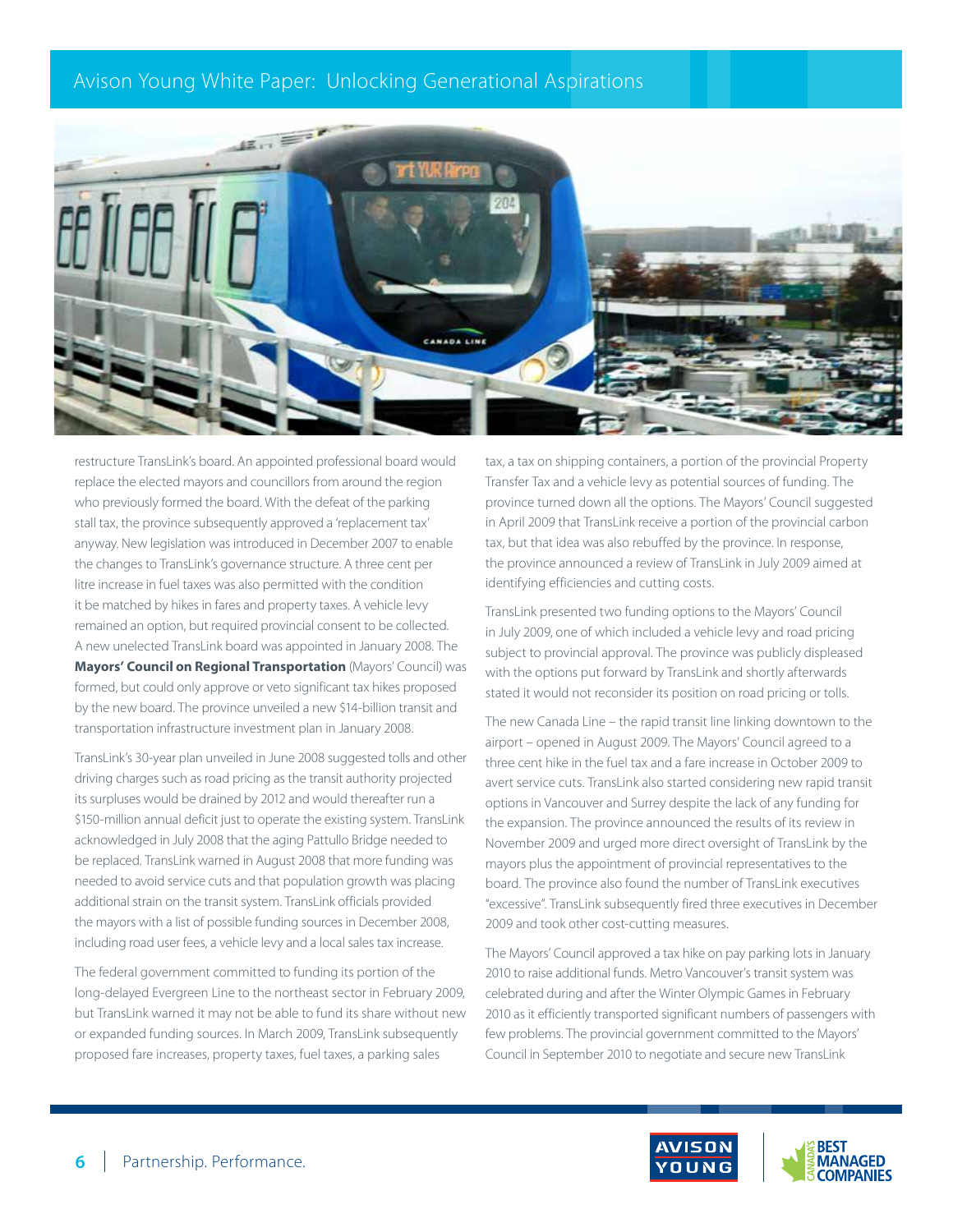funding sources. The Mayors' Council approved a two cent fuel tax hike in October 2011 to pay for Evergreen Line construction and pledged it would temporarily hike property taxes if the province failed to deliver other funding sources.

In March 2012, new BC Liberal Premier **Christy Clark** rejected the call by the Mayors' Council for a vehicle levy or other new sources of funding and instead ordered another audit of TransLink. The previously proposed fuel tax hike from October took effect in April 2012, but the revenue generated was becoming less predictable. In May 2012, the province gave TransLink the legal power to enforce collection of fines from fare evaders and offered two seats on the appointed TransLink board to the Mayors' Council. The Mayors' Council voted in May 2012 to rescind the temporary property tax it had previously agreed to enact. In September 2012, TransLink managers cut \$100 million from the budget over three years, but continued to shuffle bus routes to reduce costs. The provincial audit ordered in March 2012 found very few avenues to save money and the provincial government acknowledged in October 2012 that new funding sources needed to be found.

The Mayors' Council renewed calls in January 2013 for a vehicle levy and road pricing, and included a regional sales tax or carbon tax as other funding options. The Mayors' Council also called on the province to honour its 2010 agreement to negotiate new funding sources. In March 2013, the BC Liberals announced as part of its election platform that Metro Vancouver residents would vote in a referendum whether to support any new TransLink tax should they

be re-elected. The BC Liberals won the election in May 2013 in an upset victory and indicated they would honour their promise to hold a referendum on new TransLink funding sources. The Mayors' Council voted in June 2013 to oppose the referendum in principle. The promised referendum subsequently became a non-binding plebiscite.

The province instructed the Mayors' Council in February 2014 to produce a 10-year vision by June 2014 that outlined proposed transit expansion in the region and suggested methods to fund it. The Mayors' Council presented a \$7.5-billion, 10-year plan for the region in June 2014 and asked for the transfer of a portion of the existing carbon tax or the creation of a new regional carbon tax to fund the plan. The province indicated it would not share any carbon tax revenue. The Mayors' Council then proposed a regional sales tax or vehicle levy. Municipal elections in November 2014 saw the re-election of most mayors who backed the Mayors' Council's 10-year plan. The Mayors' Council voted in December 2014 to put forward a 0.5% increase in the sales tax levied within the region as the preferred funding mechanism. The province approved the referendum question and the proposed sales tax increase was dubbed the Congestion Improvement Tax. TransLink CEO **Ian Jarvis**  was removed in February 2015 in an effort to satisfy public criticism of the transit authority's management. In March 2015, well-known BC billionaire businessman **Jim Pattison** was named head of a newly formed accountability committee that would oversee how TransLink would spend the 0.5% transit tax. Plebiscite ballots were mailed out in March 2015 and were to be returned by the end of May 2015.



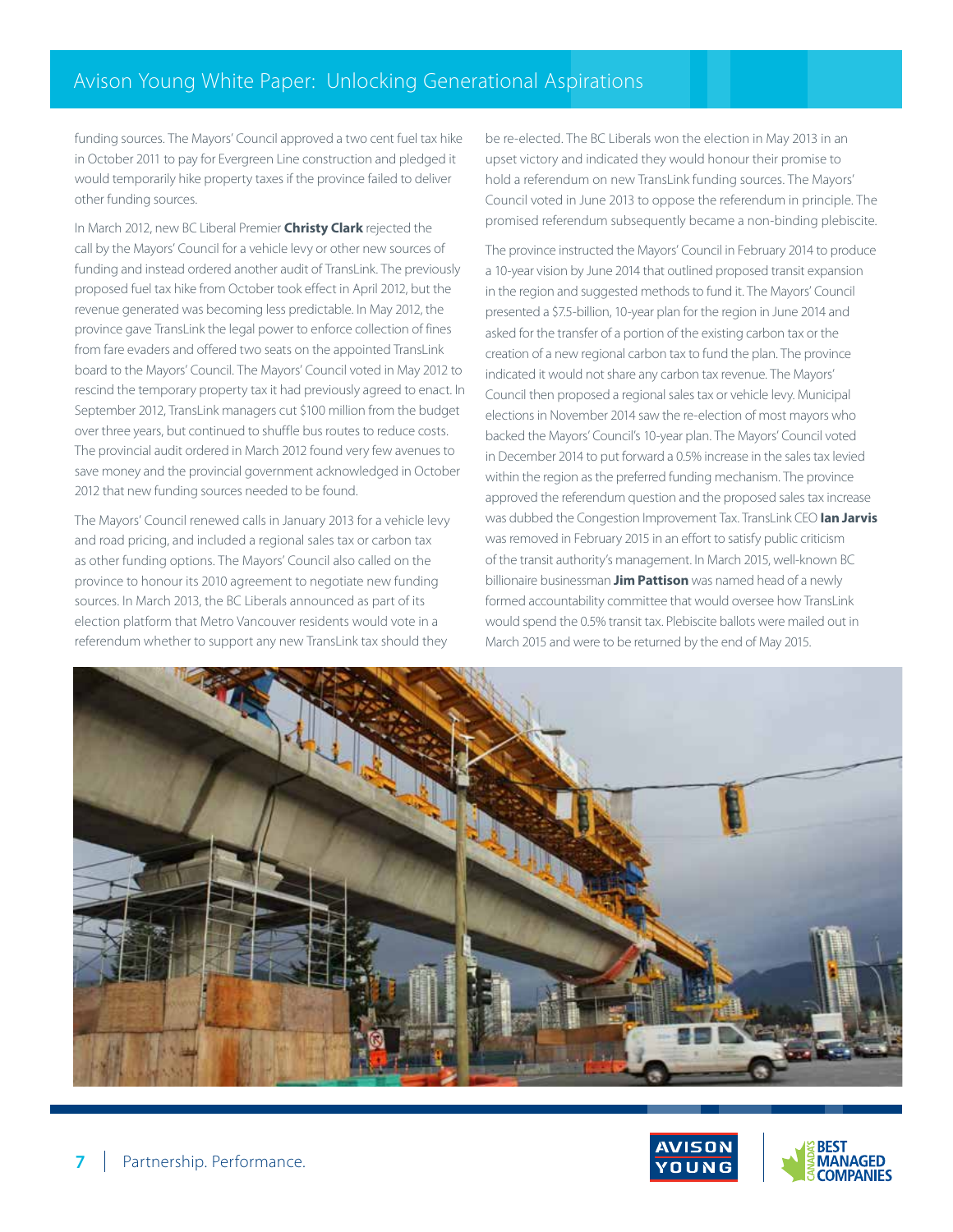## Commercial real estate: Economic benefits derived from development



#### *Source: Canadian Urban Transit Association*

Transit and transportation infrastructure investment has been<br>demonstrated to stimulate additional commercial and residential development around existing and new transit nodes and corridors in Canada, the U.S. and Europe. Governments at all levels have reported that such investment produces a number of economic benefits:

- "Economic activity and spending through transit industry supply chains, operations, research and new product development;
- Increased labour mobility for numerous economic sectors, particularly downtown businesses;
- Increased personal mobility for people who choose not to drive or otherwise cannot reach work, shopping, health care or other services by car; and
- Public health and safety benefits including those derived from cleaner air and fewer traffic collisions."13

City planners increasingly encourage densification around transit hubs as a way of addressing congestion, environmental and commuting costs. The renewed popularity of an urban lifestyle versus suburban living and shifting demographics that possess dissimilar financial, employment and personal priorities than previous generations are progressively demanding more residential real estate with access to all the amenities available in an urban environment. Transit is considered an integral amenity. That stipulation has translated into increased demand – and subsequently higher property values – for residential developments with transit access, particularly around rapid transit lines and light rail.

"Dozens of studies in the United States have compared the value of properties near rapid transit stations to the value of similar properties in other areas. Almost all of these studies have concluded that proximity to quality transit service leads to an increase in property values," according to the **Canadian Urban Transit Association's** issue paper #5, *Transit Means Business: The Economic Case for Public Transit in Canada*. "Studies in Vancouver, Scarborough and Calgary have also found that properties increase in value when they are close to commuter rail, subway or light rail lines."<sup>14</sup>

Similar impacts have been noted by **Melanie Reuter**, director of research, for **REIN Canada**.

"Increasingly, stakeholders are realizing the value of locating at transit nodes. In recently published research in the U.S. for example, residential properties maintained their values during the latest recession, whereas other properties plummeted in value. Commercial real estate experiences an ever greater premium than residential real estate. As evidenced all over North America, consumers are willing to pay more to live in areas that are walkable, accessible to transit and have a mix of residential and commercial and employment opportunities."15

Research by the **American Public Transportation Association (APTA)** found that in addition to the property value premium attributed to being located near rapid transit/light rail stations, the

13. Canadian Urban Transit Association, *Transit Means Business: The Economic Case for Public Transit in Canada*, Issue Paper #5, May 2003, p 1. 14. Ibid, p. 3.

15. M. Reuter, "Empirical Proof that Transit Protects or Enhances Your Property Values", *The Real Estate Insider Blog,* REIN Canada, July 2014.

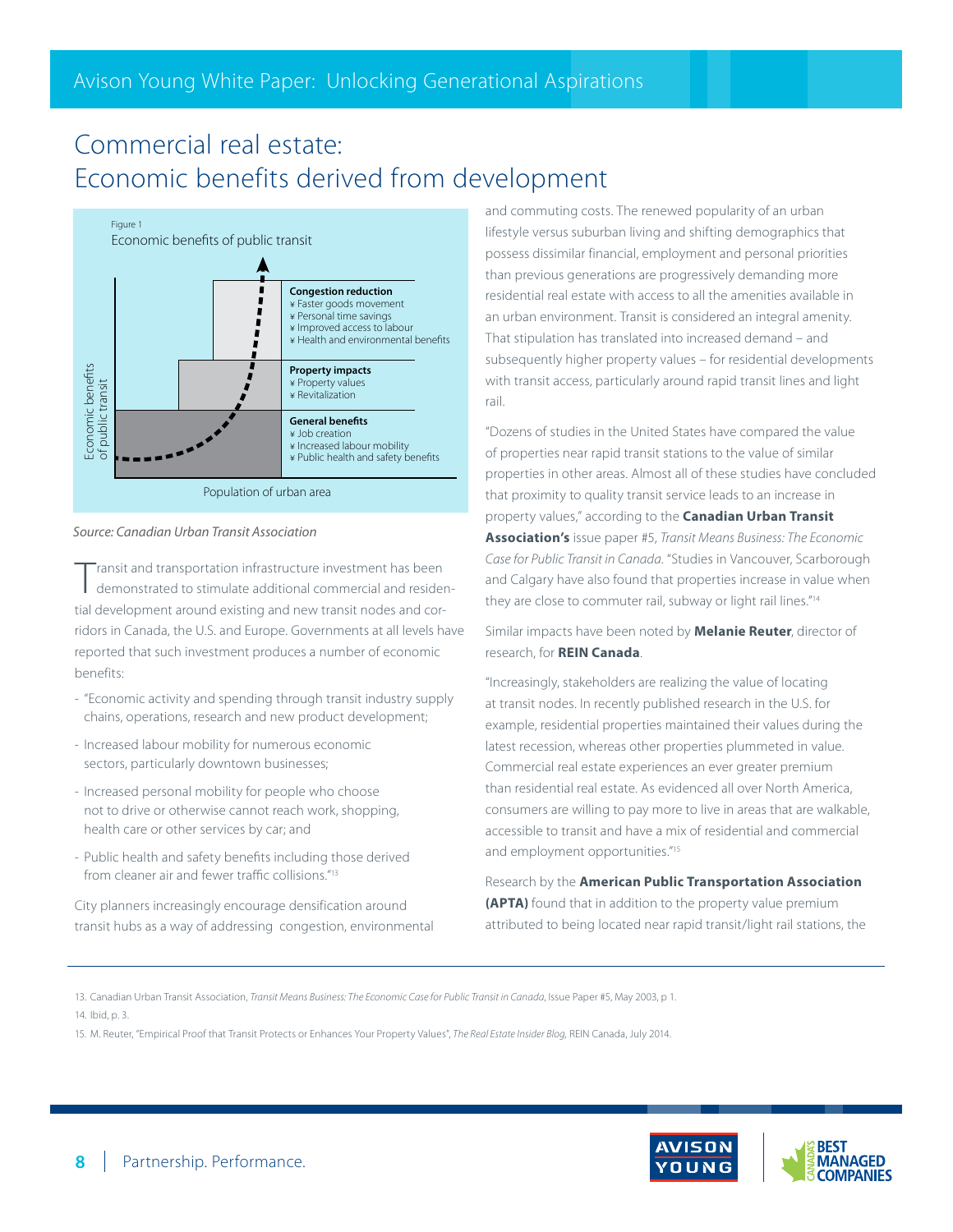

premium increased if other factors including smaller city blocks, a connective street network, walkability to commercial services and amenities and mixed land uses were also present.16 Commercial developers often benefit through tax incentives and density bonusing schemes that are used to encourage transit-oriented development. Businesses endeavour to locate in areas that are attractive not only to employees but also potential hires and increasingly those areas feature developments rich in amenities and transit options.

Workers often seek to have their values reflected in their employer and locating close to transit allows employees to not only save money and time on commuting, but to also demonstrate a willingness to tread lightly from an environmental perspective.<sup>17</sup>

The largest beneficiaries of the property value premium attached to TOD (in the U.S.) have been found to be office and retail users with property values approximately 150% higher than similar properties located outside the reach of light rail transit.<sup>18</sup> It has also been noted in Metro Vancouver that commercial real estate located adjacent or close to transit nodes has lower vacancy and commands higher rents.19

The increase in property values near a public transportation station essentially represents a capitalization of the access cost savings and travel time savings associated with those locations.<sup>20</sup>

"Property owners see the multi-faceted benefits of purchasing in these locations for themselves or their tenants: increased access to jobs, a decrease in commuting costs; increased values and rents; and a higher quality of life as measured by connectedness and community," according to Reuter.<sup>21</sup> Quantitative data has demonstrated higher values for residential and commercial real estate around transit nodes, and in the U.S., these properties also demonstrated resiliency during the economic downturn.<sup>22</sup>

"These factors inform policy and planning decisions for municipal and regional governments and the success of real estate around LRT stations makes it easy for planners to focus attention around transit nodes," Reuter concludes. "We will continue to see substantial density and development in these areas and commercial and residential real estate investors can capture the benefits inherent with the strategic locations of these properties."

A recent report prepared by the **National Economic Council** and the **President's Council of Economic Advisers** and published by the White House in the U.S. came to similar conclusions.

"Transportation investment affects not only the level of economic output but geographic distribution of economic activity. Declining transportation costs in the past facilitated the growth of cities across the U.S.," according to the report.<sup>23</sup> "Infrastructure investment can

*Continued on page 11*

16. American Public Transportation Association and the National Association of Realtors, *The New Real Estate Mantra: Location Near Public Transportation,* March 2013, p.3.

- 20. American Public Transportation Association, *Economic Impact of Public Transportation Investment: 2014 update*, May 2014, p. 11.
- 21. M. Reuter, "Empirical Proof that Transit Protects or Enhances Your Property Values," *The Real Estate Insider Blog*, REIN Canada, July 2014.
- 22. Ibid.

23. National Economic Council and the President's Council of Economic Advisers, *An Economic Analysis of Transportation Infrastructure Investment*, The White House, July 2014, p. 6.



<sup>17.</sup> M. Reuter, "Empirical Proof that Transit Protects or Enhances Your Property Values," *The Real Estate Insider Blog*, REIN Canada, July 2014.

<sup>18.</sup> Ibid.

<sup>19.</sup> Ibid.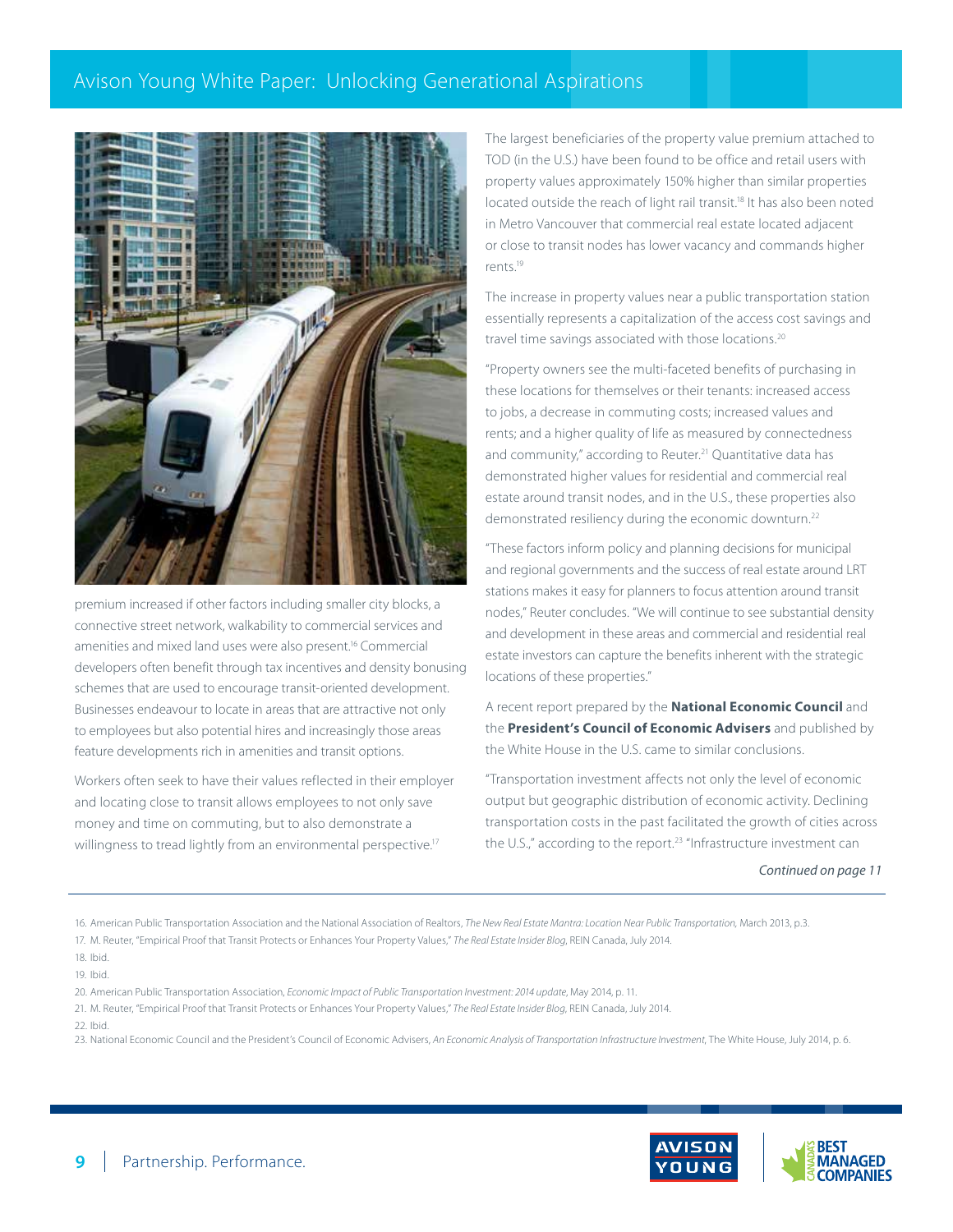## Jobs per \$1 Billion of Public Transportation Capital Investment: by Industry



Based on U.S. studies, the mix of industries affected by transit infrastructure investment reflects the combined outcome of four key factors:

- 1. The direct investment mix for capital and operations which in this case is primarily construction services; manufacturing of buses, trains, tracks and equipment; and government-owned public transportation services.*<sup>24</sup>*
- 2. The locally made portion of those manufactured products and services – which in this case means the U.S.-supplied portion: 100% for ongoing public transportation operations plus 76% for buses, 87% for train rolling stock, and 81% for control equipment.*<sup>25</sup>*
- 3. The indirect effect on orders to suppliers; for capital investment, the indirect effects are concentrated in the manufacturing of building materials and equipment, associated transportation and wholesaling, plus administrative, professional and financial services. For operations spending, the indirect effects are concentrated in professional and administrative services, vehicle replacement parts manufacturing, whole trade and petroleum products.*<sup>26</sup>*
- 4. The induced effect on worker spending of additional wages; primarily retail trade, restaurants and lodging, personal services, health services and financial services.*<sup>27</sup>*

24. American Public Transportation Association, *Economic Impact of Public Transportation Investment: 2014 update*, May 2014, p. 43.

25. Ibid, p. 43.

26. Ibid, p. 43.

27. Ibid, p. 44.

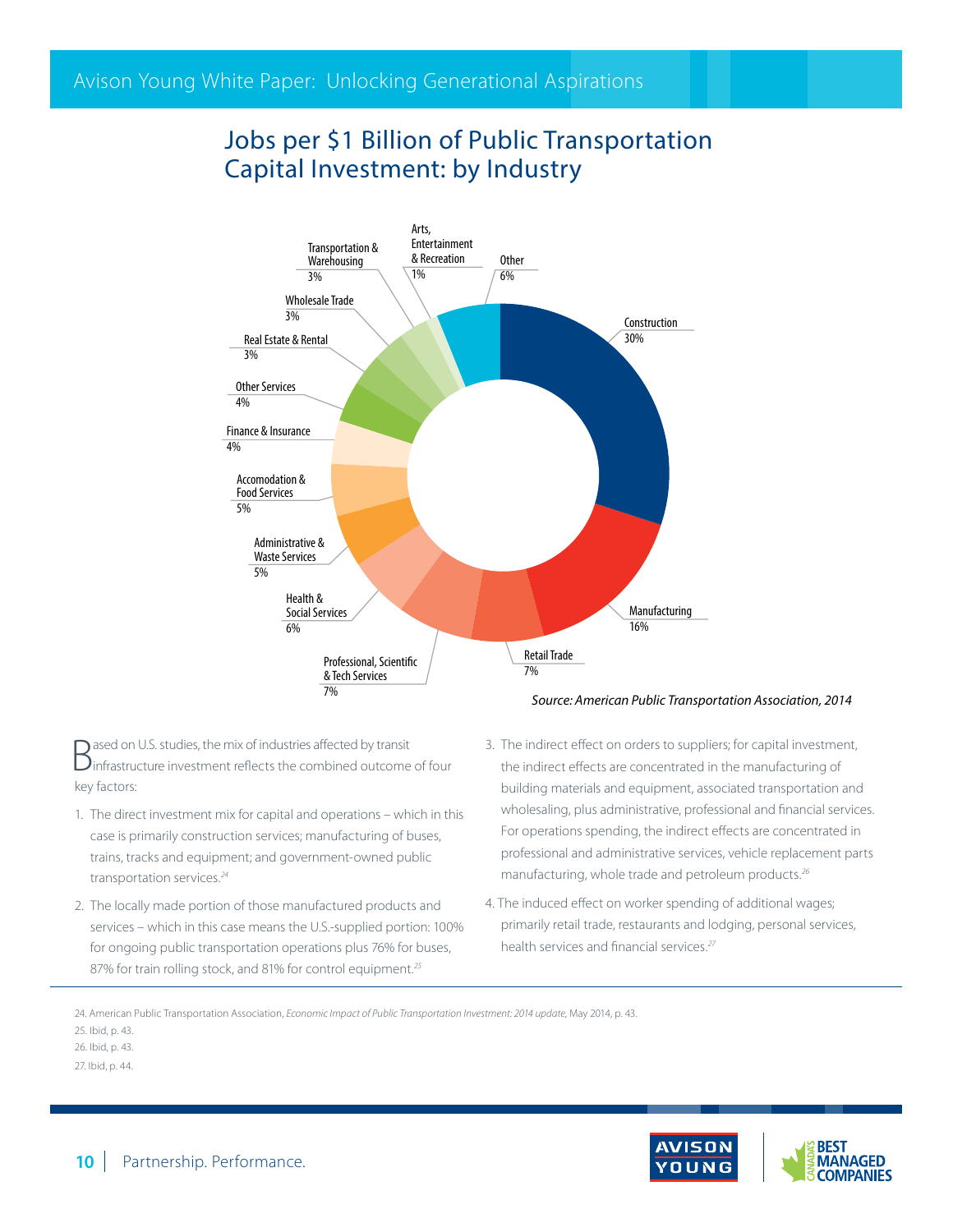also raise property values, particularly if these investments bring about improvements in local living standards (including shorter commute times and greater proximity to desirable amenities). For example, research suggests that proximity to public transit raises the value of residential and commercial real estate. **Bernard Weinstein** studied the effect of the Dallas light rail system on property values, and found that a jump in total valuations around light rail stations was about 25 percent greater than in similar neighbourhoods not served by the system. This is consistent with studies conducted in St. Louis, Chicago, Sacramento and San Diego, all of which find that property values experience a premium effect when located near public transit systems."28

The APTA notes not only the significant economic impacts of public transportation investment, but the importance it plays when it comes to formulating good public policy. "Overall, investment in public transportation infrastructure and services can be expected to create economic efficiencies and job growth in the U.S. economy, both from the stimulus of transit outlays and the more efficient economic conditions associated with transit use. Moreover, the long-term economic payoffs for public transit investment exceed many other policy areas, including the likely effect of reduced taxation."29

The importance of public transportation and transit investment and the related economic benefits they generate have also been recognized by the **European Union**.

"There is a robust argument to be made in favour of placing a strong emphasis on the development of urban infrastructures, in particular urban transport infrastructure within the EU Package for Jobs, Growth and Investment," according to a position paper of the **International Association of Public Transport (UITP)** published in December 2014.

"Public transport generates benefits well beyond the mobility sphere and support a wide range of urban policies. By contributing to the competitiveness of cites, public transport enables saving and creates value, for individuals, businesses, and public authorities – notably through higher tax revenues. Public transport also helps

leverage private investment in the city. Overall, investment in public transport generates value that exceeds the initial investment – up to 3 to 4 times.<sup>30</sup>

"The evidence also shows that the economic benefits of public transport for the city are optimized when public transit schemes are adequately integrated into economic development strategies, urban development and housing policies, education and employment strategies, tourism and culture policies, and of course other aspects of urban transport policy.<sup>31</sup>

"Local governments should be empowered so as to be able to carry out successfully such integrated urban strategies. In particular, their ability to generate adequate funding for such strategies should be strengthened. As it creates value at the local level, which can be captured by local government for the funding of infrastructure and services, public transport should be an integral part of any urban development agenda."32



28. Ibid, p. 6.

31. Ibid, p. 3.

32. Ibid, p. 3.



<sup>29.</sup> American Public Transportation Association, *Economic Impact of Public Transportation Investment: 2014 update*, May 2014, p. 46.

<sup>30.</sup> UITP Europe, *Investing in Public Transport Infrastructure as Part of the EU Package for Jobs, Growth and Investment, Position Paper of the International Association of Public Transpor*t, European Union, December 2014, p. 3.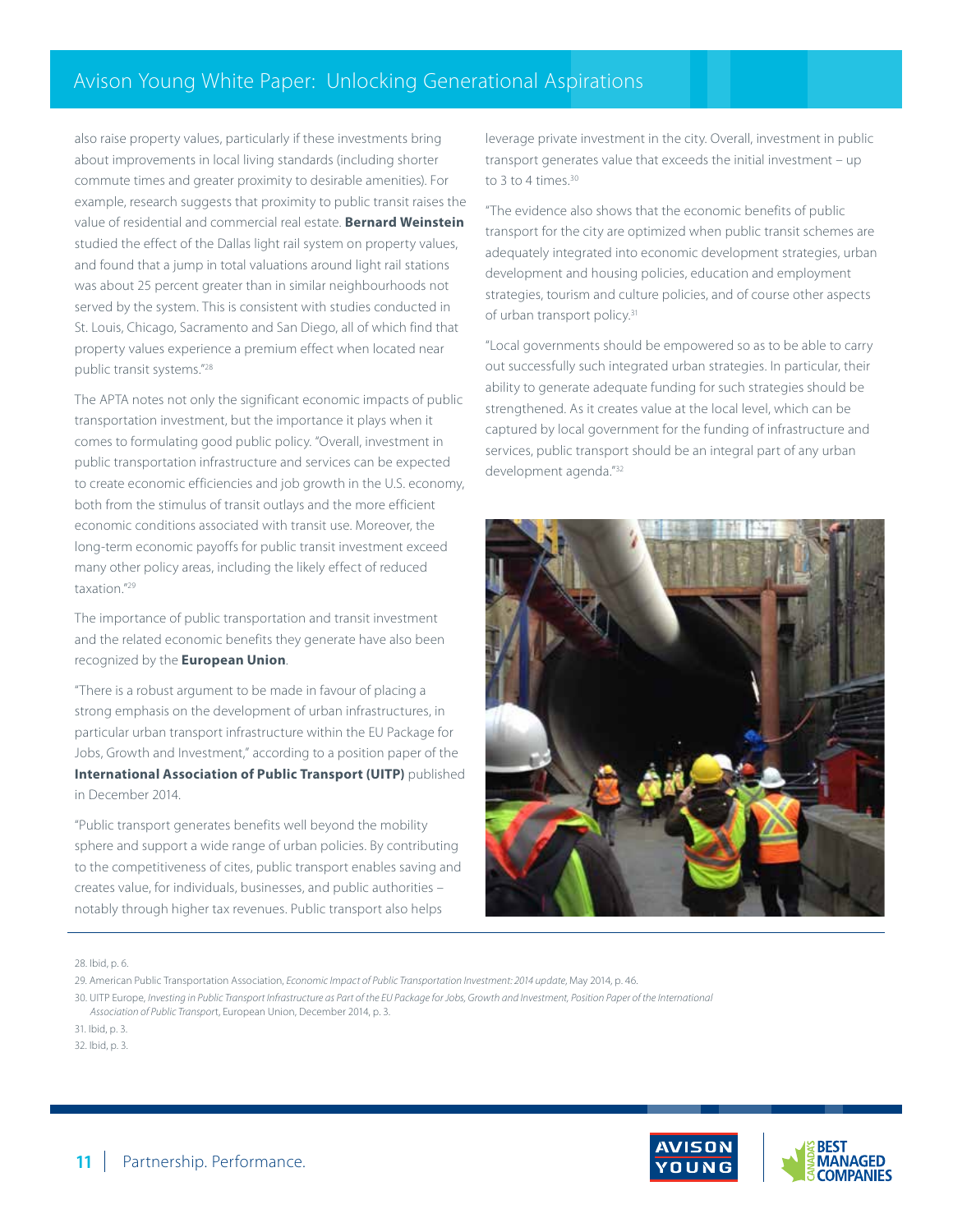## Public engagement & financing transit infrastructure: U.S. case studies



 $\begin{aligned} \text{P} & \text{allot initiatives and referenda involving the financing of transit} \\ & \text{infrastructure investment have been more typically associated} \end{aligned}$ with the American political tradition of 'direct democracy' and, as a result, the majority of case studies involve American cities. Canadians have not typically been asked by provincial governments to approve of such spending measures.

Transportation and transit-related ballot measures have proliferated throughout the U.S. in recent years.33 Here are some examples of recent successes:

### **Los Angeles streetcar capital project**

- Funding source: Downtown residential property tax (~US\$60/unit for 1,000 square feet)
- Investment: 50% capital costs, or US\$62.5 million, for downtown streetcars
- Voting result: 73% Yes (66% supermajority required) on December 2, 201234

#### **San Francisco transportation improvements**

- Funding source: Additional US\$10/year fee on vehicle registrations
- Investment: US\$5 million/year with 50% for street repairs, 25% for transit reliability and mobility, and 25% for pedestrian safety
- Voting result: 51% Yes on November 2, 2010<sup>35</sup>

### **Oklahoma City metropolitan area projects**

- Funding source: \$0.01 sales tax increase (temporary for seven years)
- Investment: US\$777 million in funding raised with US\$180 million for a new light rail system, commuter lines and a transit hub, new sidewalks, and 92 kilometers of new biking and walking trails
- Voting result: 54% Yes on December 8, 2009<sup>36</sup>

### **Seattle mass transit expansion**

- Funding source: Sales tax increase
- Investment: US\$17.8 billion in new funding for 58 kilometers of new light rail line, 17% expansion of express bus service, and 65% more Tacoma-Seattle commuter rail capacity
- Voting result: 58% Yes on November 4, 200837

### **Los Angeles County public transit expansion - Measure R**

- Funding source: 0.5% sales tax increase
- Investment: US\$40 billion over 30 years for specified transit and roadway projects
- Voting result: 67.22% Yes (66% super majority required) on November 4, 200838

Not all initiatives have been successful, however, as voters in Metro Atlanta rejected a US\$7.2-billion transportation plan in August 2012 by voting 63% against the measure.<sup>39</sup>

- 38. R. Mares and A. Rothman-Shore, *Case Study: 2008 Los Angeles County Ballot Measure to Pass A Transportation Sales Tax (Measure R)*, Conservation Law Foundation, July 2012, p. 1.
- 39. P. Jonsson, "How tea party and its unlikely allies nixed Atlanta's transit tax," *Christian Science Monito*r, August 1, 2012.



<sup>33.</sup> Advocacy Advance, *Success at the Ballot Box: Winning Bicycle-Pedestrian Ballot Measures*, September 2013, p.2.

<sup>34.</sup> Moving in a Livable Region, "Featured Transportation Referenda," www.movinginalivableregion.ca/library/the-referendum

<sup>35.</sup> Ibid.

<sup>36.</sup> Ibid.

<sup>37.</sup> Ibid.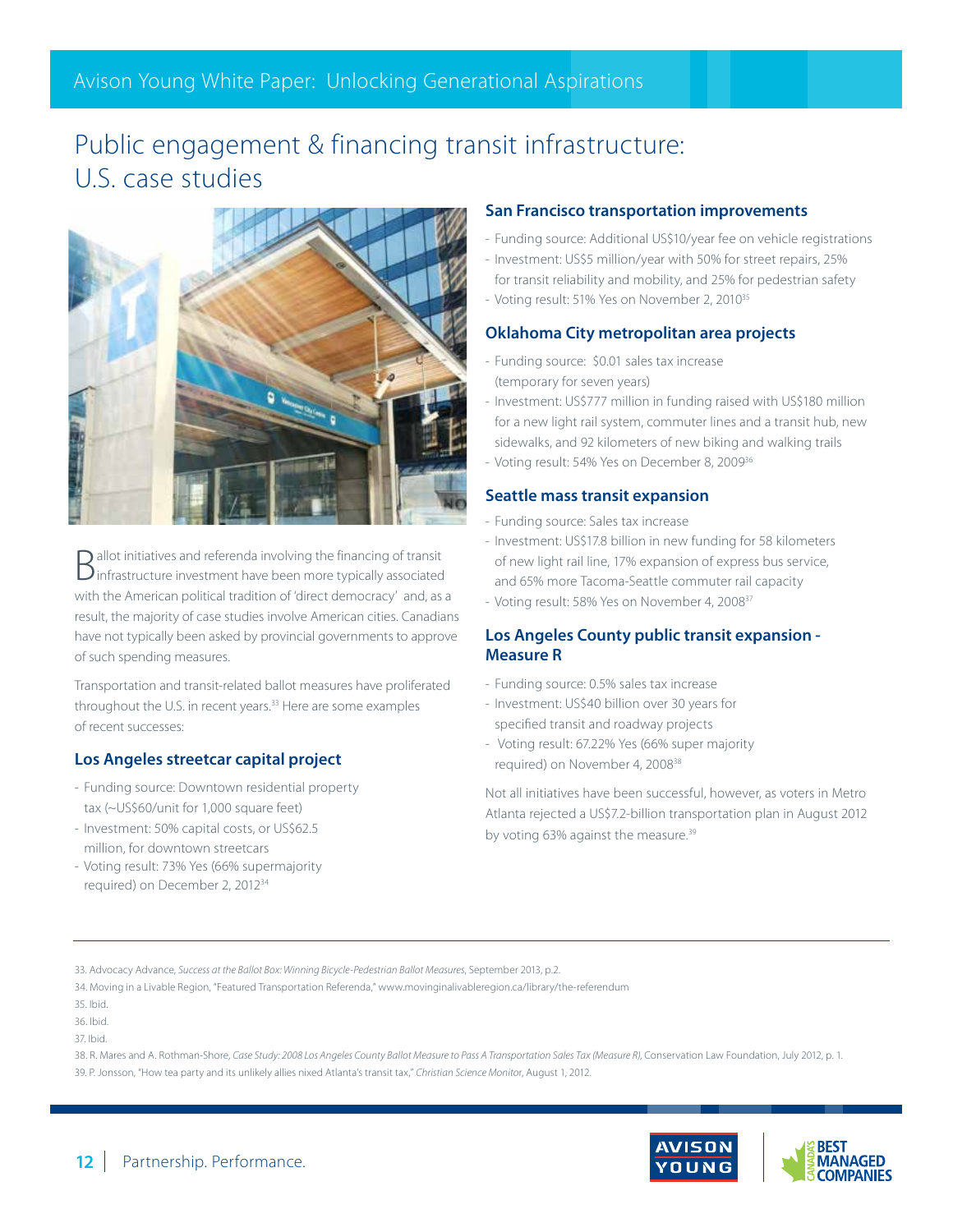

## Most successful transportation infrastructure financing tools

A number of potential financing options were considered by TransLink and the Mayors' Council to fund expansion of the regional transportation and transit system, but the provincial government declined to consider most of the options. The provincial government subsequently approved a proposed 0.5% increase to the provincial sales tax payable within Metro Vancouver. In the U.S. context, an increase in the sales tax rate was the most successful form of transit financing approved by the public from 2000 to 2012.

In 2012, 79% of transportation ballot measures passed in the U.S.<sup>40</sup>

- **Sales tax:** 42% of successful transportation finance measures in the U.S. since 2000 have utilized sales taxes; 33 states have authorized local option sales taxes for use in transportation funding; the broad base of the tax generates significant revenue at a very low marginal rate.<sup>41</sup>
- **Property tax:** 39% of successful transportation finance measures in the U.S. since 2000 have utilized property

taxes; as the primary form of taxation administered by municipalities, property taxes are already commonly used to fund public transportation and transit initiatives.<sup>42</sup>

- **Bond measures:** 11% of successful transportation finance measures in the U.S. since 2000 have utilized bond measures; bonds are sold to raise money for the construction of transportation and transit infrastructure; bonds are secured by a revenue stream, such as tolls, fares, etc., that will service the debt and interest incurred.<sup>43</sup>
- **Vehicle fees:** 3% of successful transportation finance measures in the U.S. since 2000 have utilized vehicle fees; most jurisdictions already collect vehicle registration fees in one form or another.<sup>44</sup>
- **Other:** 5% of successful transportation finance measures in the U.S. since 2000 have utilized other tools.<sup>45</sup>

40. Advocacy Advance, *Success at the Ballot Box: Winning Bicycle-Pedestrian Ballot Measures,* September 2013, p. 2.



<sup>41.</sup> Ibid, p. 4

<sup>42.</sup> Ibid, p.5.

<sup>43.</sup> Ibid, p. 5.

<sup>44.</sup> Ibid, p. 5.

<sup>45.</sup> Ibid, p. 6.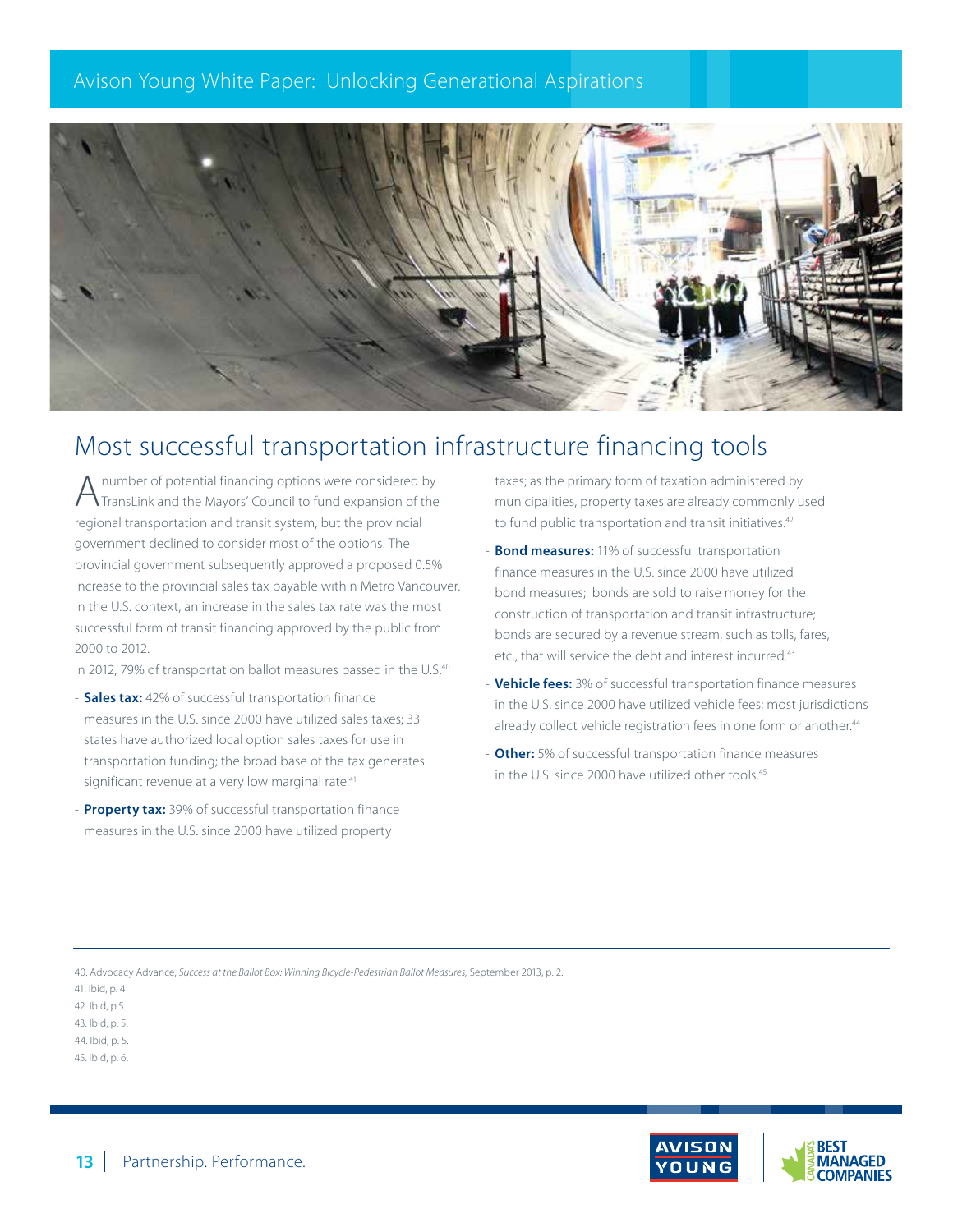

## Conclusions

etro Vancouver residents have a generational choice to make in regard to shaping the development and economic growth of the region. An extraordinarily broad coalition of municipal politicians, as well as business, labour, environmental and student organizations, coalesced to encourage residents to back a plan for needed investment in public transit and transportation infrastructure. The level of co-operation is unprecedented and represents a genuine opportunity to advance the public transportation and transit funding file after 15 years of inaction.

The cost of doing nothing in terms of congestion, lost productivity and reduced goods movement has been demonstrated in studies both locally and in several large U.S. cities. Factor in the hidden costs outlined in the C.D. Howe Institute report, *Tackling Traffic: The Economic Cost of Congestion in Metro Vancouver*, which are at least as large as the visible economic costs presented by the studies prepared for the Mayors' Council,<sup>46</sup> and the financial impetus for proceeding is strong. Environmental and health factors are also important considerations that may seem indirect, but have been shown to have a substantial impact on quality of life indicators that promote not only improved human health, but higher levels of productivity and community engagement.

The economic benefits of public transit and infrastructure investment have been demonstrated in case studies from the U.S. as well as promoted by the European Union as a key policy to revive economic growth and generate employment. The continuing vitality of the sectors directly

associated with this form of public investment – construction, real estate development and associated professional services – strengthen a key pillar and engine of economic growth and employment in BC's diversified economy. The broad coalition supporting the Metro Vancouver plebiscite demonstrates not only the wide appeal and acceptance of the necessity of this type of investment, but the need for a renewed focus on improving transit infrastructure for future generations.

Developers in both Vancouver and Surrey have indicated a significant willingness to further invest in their respective communities should the proposed transit and transportation investment proceed . A recent survey of 20 prospective developers found 72% were ready to invest in Surrey if the light rail component of the proposal proceeds.<sup>47</sup>

An economic benefits report conducted on behalf of the **City of Surrey**  suggests light rail lines in Surrey would attract investment in the city centre, generate higher-value jobs and diversify the city's labour force over 30 years.48 The report also notes that light rail is more feasible than the elevated SkyTrain system because it has more frequent stops, attracts more retail investment at grade level and makes better use of the estimated 41 million square feet of redevelopment capacity around the proposed stations.<sup>49</sup> The study concludes the two lines would attract investment and development from "higher land values, sales and rental demand for residential development as well as result in significantly lower office vacancy and higher lease rates near rapid transit throughout the Lower Mainland."50

- 46. B. Dachis, *Tackling Traffic: The Economic Cost of Congestion in Metro Vancouve*r, C.D. Howe Institute, March 2015, p. 1
- 47. K. Sinoski, "Developers excited about prospect of light rail transit in Surrey," *The Vancouver Sun*, May 15, 2015.

49. Ibid.

50. Ibid.



<sup>48.</sup> Ibid.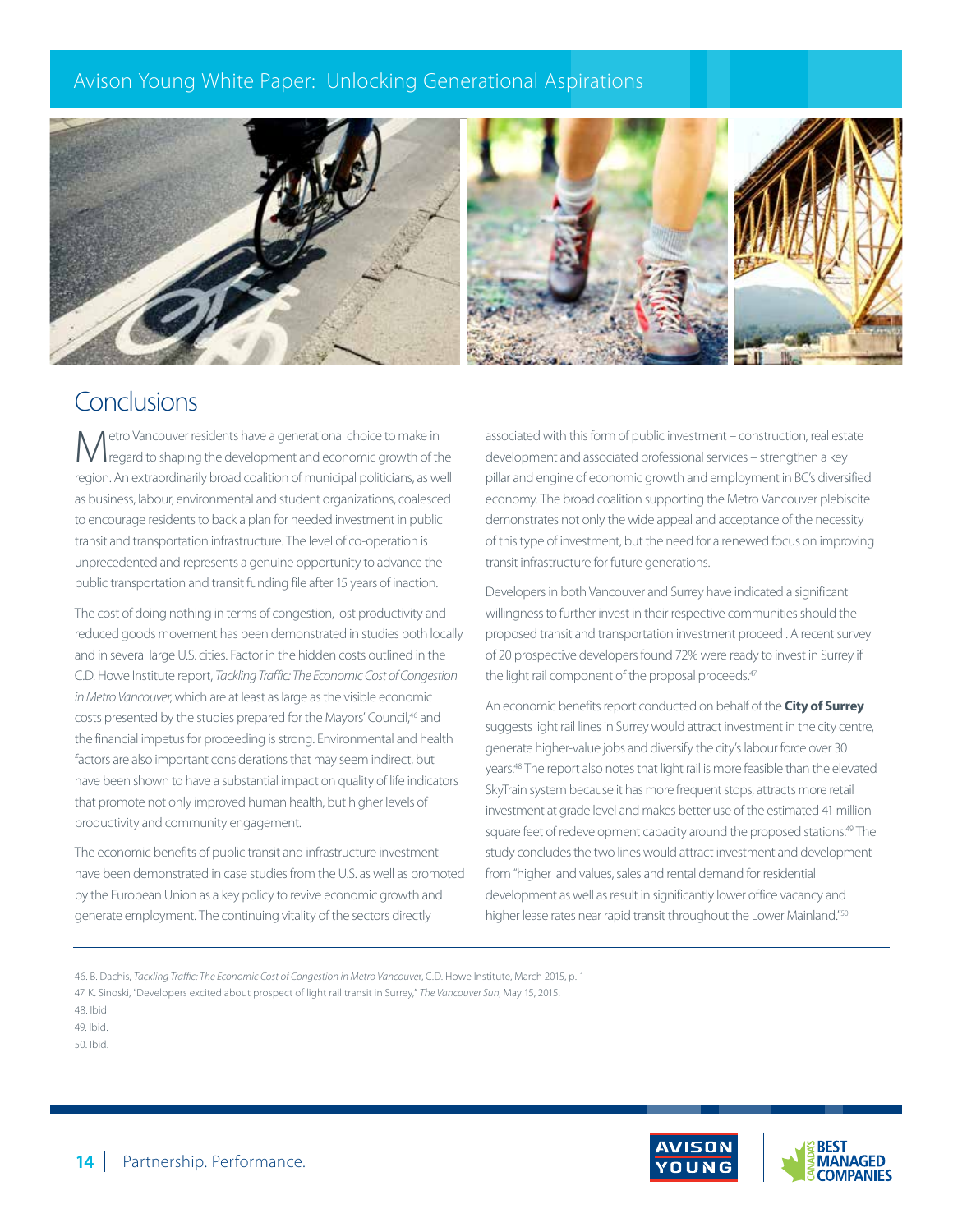

The Mayors' Council's plan for regional transportation investment identifies a SkyTrain extension in a tunnel between the existing VCC-Clark station and a new station at Arbutus and Broadway. A KPMG report produced on the behalf of the City of Vancouver concluded that in order for the full economic and development potential of the Broadway corridor to be achieved that "high-capacity, fast, reliable rapid transit was the long-term solution to its current and growing transportation congestion and transit capacity issues."51 The addition of this rapid transit option to the Broadway corridor provides additional opportunities for the supply of appropriate and affordable commercial and residential space by "increasing the allowable density for existing commercial areas in the central and western parts of the corridor, and developing new higher-density commercial areas in eastern sections of the corridor, in conjunction with improved rapid transit services."52

Investment in public transit and transportation has been demonstrated throughout Canada, the U.S. and the European Union to promote investment, economic growth and improved public health outcomes and integrated communities. National, provincial, state and municipal governments seek to leverage such investment to not only reduce congestion and improve productivity, but to unlock new employment and cultural spaces and spur development in a responsible and reasoned fashion. The opportunity presented to Metro Vancouver residents is one that cities and citizens the world over are seeking from their respective governments even if those same people – like many

in Metro Vancouver – are critical of the management of the transit authority in their communities.

A recently published report that reviewed and compared Canada's six largest transit systems and operators rated Metro Vancouver's TransLinkoperated system as the second best in the country – a result of rating industry-standard metrics such as revenue kilometres per service hour, passenger trips per service hour, service hours per capita, operating cost per service hour, passenger trips per capita, passenger trip intensity and farebox recovery.<sup>53</sup>

The utilization of a small increase in the sales tax has been identified as the most successful mechanism in the U.S. context for raising funds when residents have been polled as to whether or not they support expanding public transit and transportation infrastructure investment. The Mayors' Council, which selected a 0.5% sales tax increase as the mechanism to raise funds in Metro Vancouver, have also indicated that a small increase in sales tax would have the least financial impact on residents.<sup>54</sup>

Increasing public transit and transportation infrastructure has been found to contribute to the vitality of the commercial and residential real estate industries, an impact that is not only desirable but planned and implemented as a means of spurring economic growth and expansion.

We have demonstrated that this type of public transit investment has economic benefits to the community, including the commercial real estate industry. We have demonstrated that this type of investment is supported and desired in the U.S. and Europe and that the tax measure under consideration in Metro Vancouver – a sales tax increase – has been the most successful in terms of garnering public support for these initiatives. We believe the lesson for Metro Vancouver residents is that such an opportunity to fund public transit infrastructure is rare and having a wide coalition supporting such an endeavour is an exceptional accomplishment.

The direct benefits to our communities and well-being cannot be under estimated or squandered. With the world watching, we have an opportunity to build on the promise of a city and region that turned its back to freeways in the early 1970s and to embrace a generational opportunity to continue to heed that pledge into the 21st century.

51. KPMG, *The UBC-Broadway Corridor - Unlocking the Economic Potential: Executive Summary*, February 2013, p. 4.

52. Ibid, p. 4.

53. N. Pachal, Transit Report Card of Major Canadian Regions, *South Fraser Blog*, May 2015, p. 2-6.

54. Mayors' Council on Regional Transportation, *Fact check: "No" to Transit side is misleading voters with mythical math*, press release, February 6, 2015.

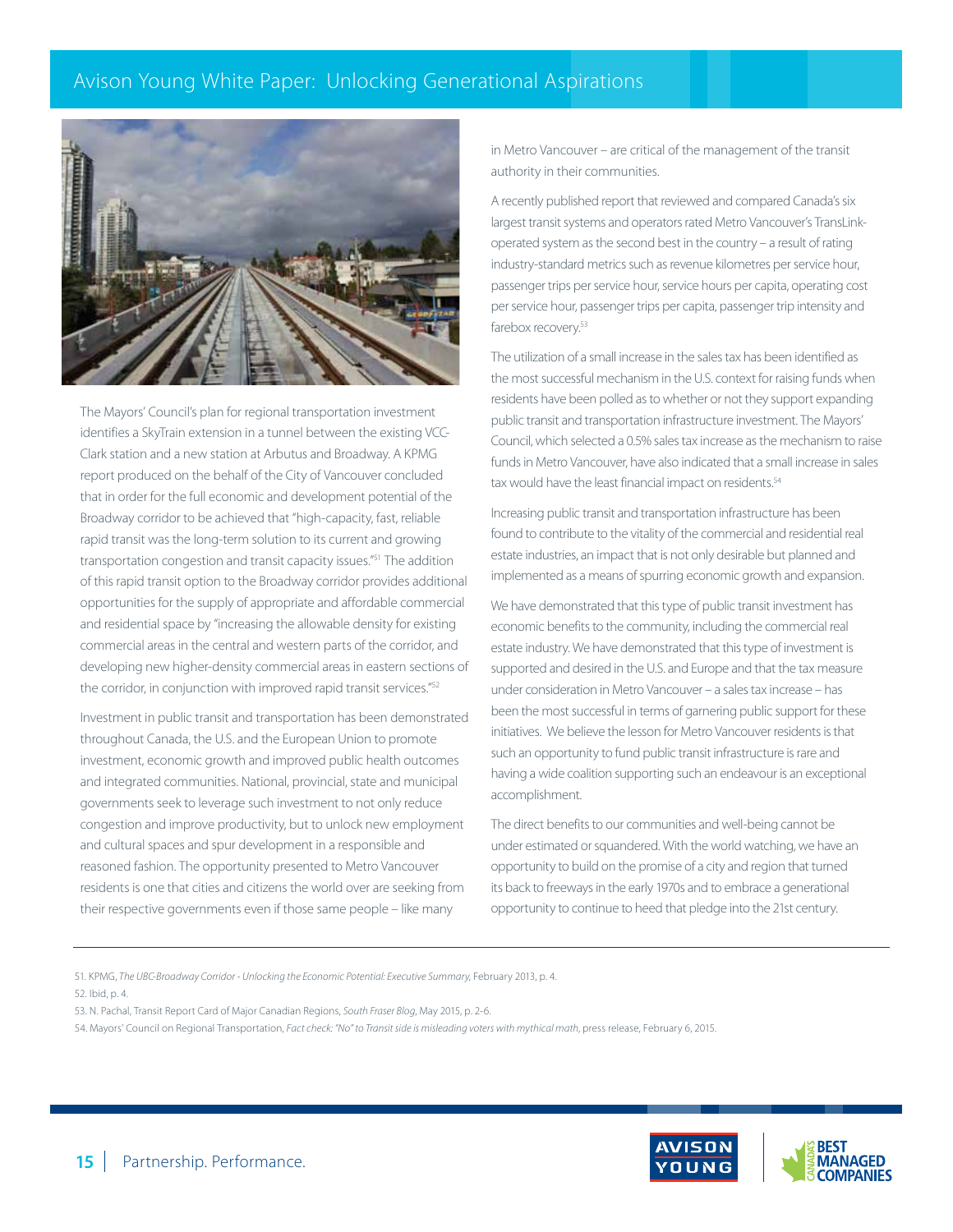## Bibliography

- Abshire, Joanne. "A 'yes' vote in transportation tax referendum could raise home prices: expert." *News1130*, February 25, 2015.
- Advocacy Advance. 2014. *Success at the Ballot Box: Winning Bicycle-Pedestrian Ballot Measures* (September 19, 2013).
- American Public Transportation Association. 2014. *Economic Impact of Public Transportation Investment: 2014 Update* (May 2014).
- American Public Transportation Association and National Association of Realtors. 2013*. The New Real Estate Mantra: Location Near Public Transportation* (March 2013).

Arnold, Jonathan. 2013. *Congested and Nowhere to Go: Congestion, Road Infrastructure, and Road Pricing in Metro Vancouver*. Vancouver: Business Council of British Columbia, November 2013.

Canadian Urban Transit Association. 2003. *Transit Means Business: The Economic Case for Public Transit in Canada*. Issue Paper #5. Toronto: Canadian Urban Transit Association, May 2003.

Cayo, Don. "The alternative to a sales tax hike." *The Vancouver Sun*, March 11, 2015, p. C2.

- Center for Transit-Oriented Development. 2011. *Rails to Real Estate: Development Patterns along Three New Transit Lines* (March 2011).
- Center for Transit-Oriented Development. 2013. *Downtowns, Greenfields and Places In Between: Promoting Development Near Transit* (May 2013).
- Dachis, Benjamin. 2015. *Tackling Traffic: The Economic Cost of Congestion in Metro Vancouver*. E-brief. Toronto: C.D. Howe Institute, March 2015.
- Dachis, Benjamin. 2013. Cars, Congestion and Costs: A New Approach to Evaluating Government Infrastructure Investment. Commentary 385. Toronto: C.D. Howe Institute, July 2013.
- Frontline Real Estate Services. 2014. *Public transit's impact on business and politics* (October 2014).
- HDR, Inc. 2015. *TransLink Household Cost Savings From the Metro Vancouver Mayors' Transportation and Transit Plan: Final Report* (February 2015).
- InterVISTAS Consulting Inc. 2015. *Economic Impact of Mayors' Transportation and Transit Plan 2014- 2045* (February 23, 2015).
- Jones, Laura. "Voting No in referendum isn't a vote against transit." *The Vancouver Sun*, March 5, 2015.
- KPMG LLP. 2013. *The UBC-Broadway Corridor Unlocking the Economic Potential* (February 28, 2013).
- Ladner, Peter. "Attention, transit-bashers: TransLink is not on referendum ballot." *Business in Vancouver*, February 24 - March 2, 2015, p. 27.
- Mares, Rafael, and Rothman-Shore, Aviva. *Case study: 2008 Los Angeles County Ballot Measure to Pass a Transportation Sales Tax (Measure R)*. Boston: Conservation Law Foundation, 2012.